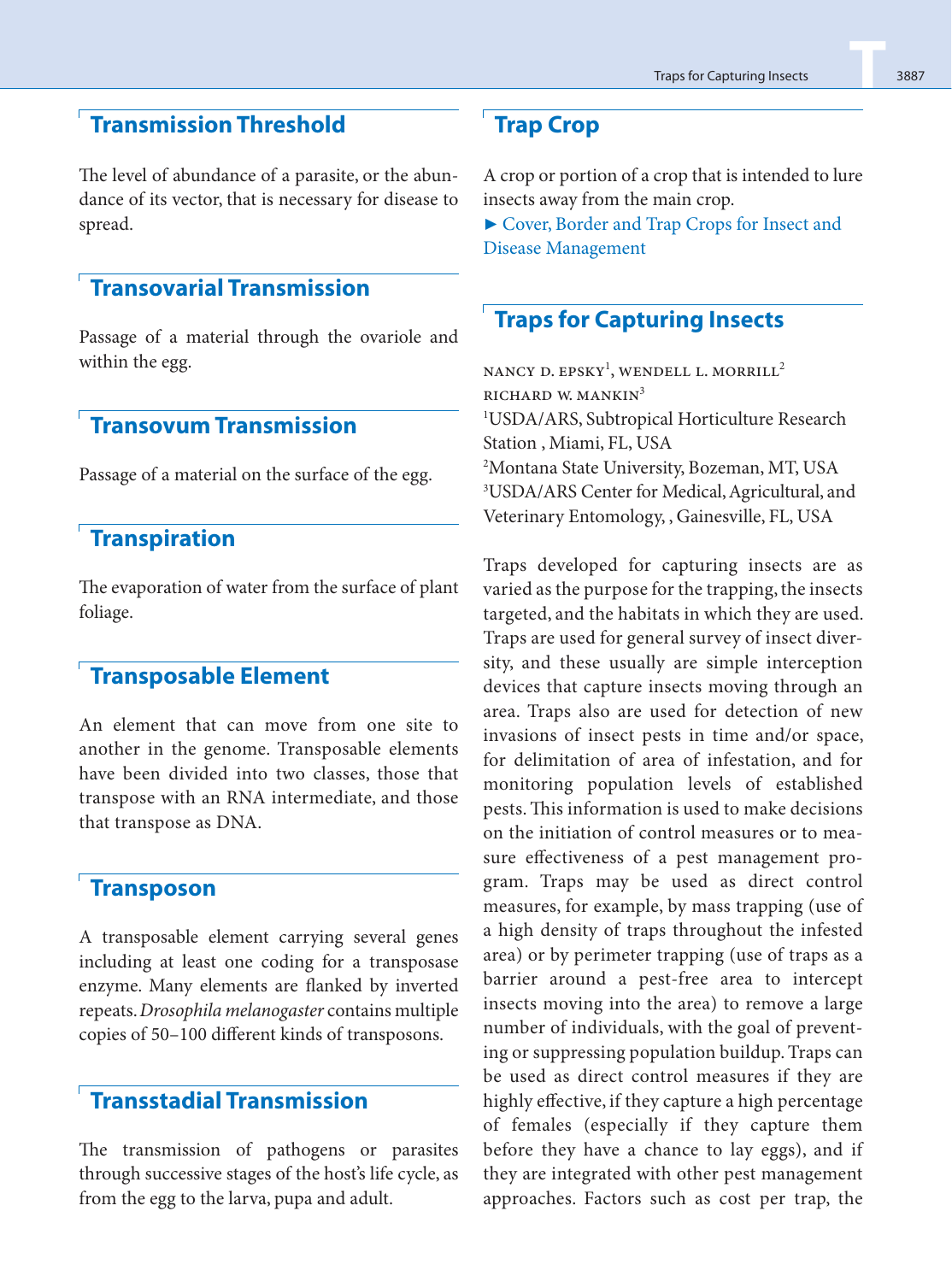need to service the traps frequently and the high reproductive rate of individuals that escape capture, however, prevent widespread use of traps as a stand-alone pest control measure (Figs. 97 and 98).

Traps for specific insect species or pest groups may use combinations of cues to lure the target insect and exploit aspects of the insect's behavior to facilitate movement of insects into the trap. Several factors influence the effectiveness of a specific trap. The ability of the trap to mimic and present those cues to the insect, the strength of those cues in influencing the insect's behavior, and the proper placement of the trap in the habitat are important.

Following is an overview of the basic trap types, and variations of those basic trap types for specific uses. Traps may be used with or without attractant cues, and may use a combination of cues, including visual (color, light, shape), chemical (food/host, pheromone, parapheromone, oviposition) and acoustic stimuli to make them more specific and/or more effective. Automated monitoring systems exist that will transmit information on trap capture to an offsite station. Insect traps are an important part of insect pest management programs. Although a number of trapping systems are discussed, the intent is to provide a general framework of types of traps that are used with some representative examples. It is not intended to be a complete listing of all traps that have been developed or are in use. Representative literature is presented at the end of the section that will provide additional information on insect traps and specific uses.

### **Trap Types**

There are a few basic designs that describe almost all insect traps. They may be a surface that is presented flat or is formed into baffles or cylinders; containers with holes on the sides, top or bottom; and funnels leading up or placed over the container to hold captured insects.

However, different types of traps are used for insects moving through air (that is, flying or wind-borne insects), ground-dwelling or walking insects, subterranean insects, or aquatic insects. A number of these are described below.

### **Traps for Flying Insects and Wind-Blown Insects**

#### **Interception Traps**

Interception traps are commonly used for faunal surveys in ecological studies, although they can also have pest management applications. In its simplest form, it is a suspended net with an invagination along the top that leads to a collecting tube. The Malaise trap is an example of an interception trap. Fixed interception traps have been used to study insect migration, with separate collecting tubes for north-bound versus south-bound insects. Or, the trap may be used with a wind vane attachment so that the flat surface of the net swivels to face into the wind. Large, funnel-shaped nets have been mounted on moving trucks for sampling flying insects such as biting midges (Ceratopogonidae) or attached to a suction device to sample Russian wheat aphids, *Diuraphis noxia* (Mordvilko).

#### **Sticky Traps**

Panels, cylinders or spheres covered with sticky material are probably the most commonly used traps for faunal surveys in agricultural studies. In the simplest form, they may be clear panels that are coated with a material that will retain insects that are blown onto the panel or fly into it. Panels may also be used with a color and/or a shape and a chemical attractant. Very small insects will be retained by a thin coating of motor oil, but larger insects may escape this substance. To capture both small and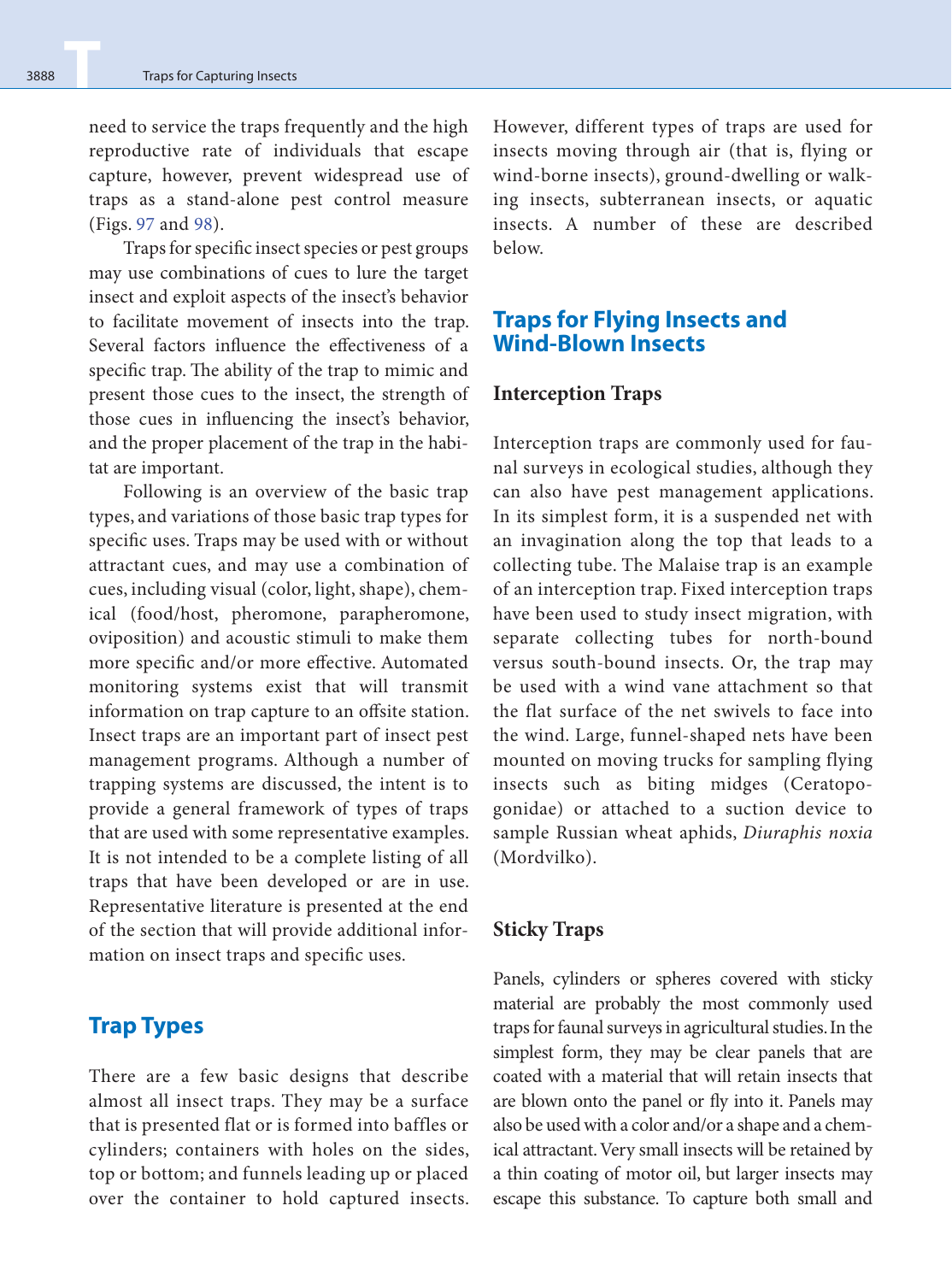

**Traps for Capturing Insects, Figure 97 Some insect traps:** *top left***, Malaise trap, an interception trap for capture of flying insects;** *top right***, Steiner trap, a lure-based trap used for capturing fruit flies;** *second row left***, PC floor trap, a lure-based trap for stored product insects;** *second row right***, pitfall trap for capture of insects walking on the soil surface;** *third row left***, solar bait station for early detection of wireworms;** *third row right***, suspended black ball coated with adhesive for capture of tabanid flies;** *bottom left***, red sphere on yellow panel coated with adhesive for detection of apple maggot flies;** *bottom right***, boll weevil trap.**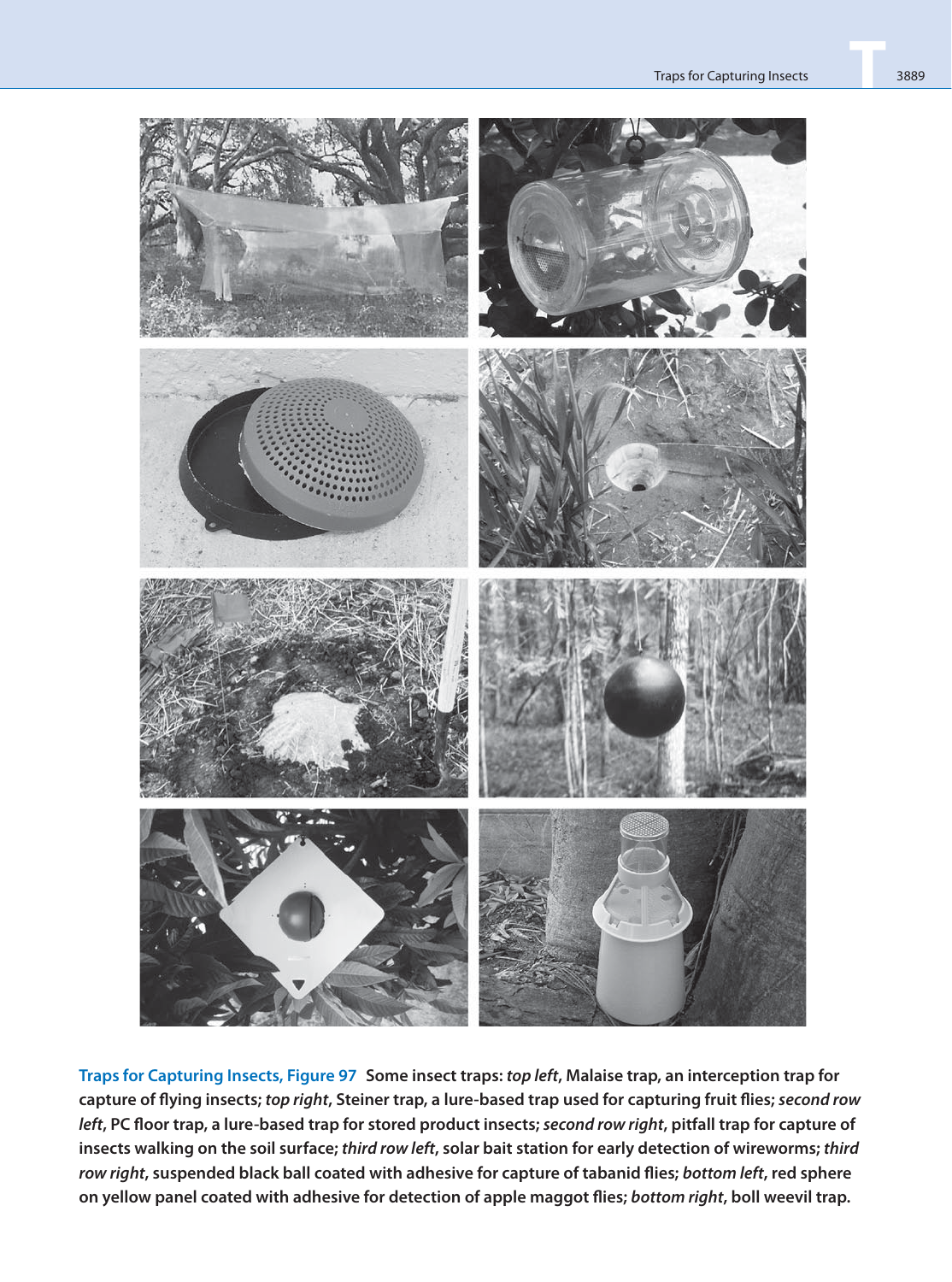

**Traps for Capturing Insects, Figure 98 Additional insect traps:** *top left***, grain probe traps for detection of stored grain insects;** *top right***, blacklight trap for detection of nocturnal flying insects;** *second row left***, wing trap, a lure-based trap with a sticky interior for sampling flying insects;** *second row right***, wasp trap, a food lure-based trap;** *third row left***, unitrap, a popular pheromone-based trap for capture of moths;** *third row right***, a bucket trap baited with pineapple and pheromone for capture of palm-infesting weevils;** *bottom left***, a cylindrical yellow panel coated with adhesive for detection of flying insects;**  *bottom second from left***, New Jersey light trap for capturing mosquitoes;** *bottom third from left***, mosquito emergence trap;** *bottom right***, McPhail trap, a food lure-based trap for capture of fruit flies.**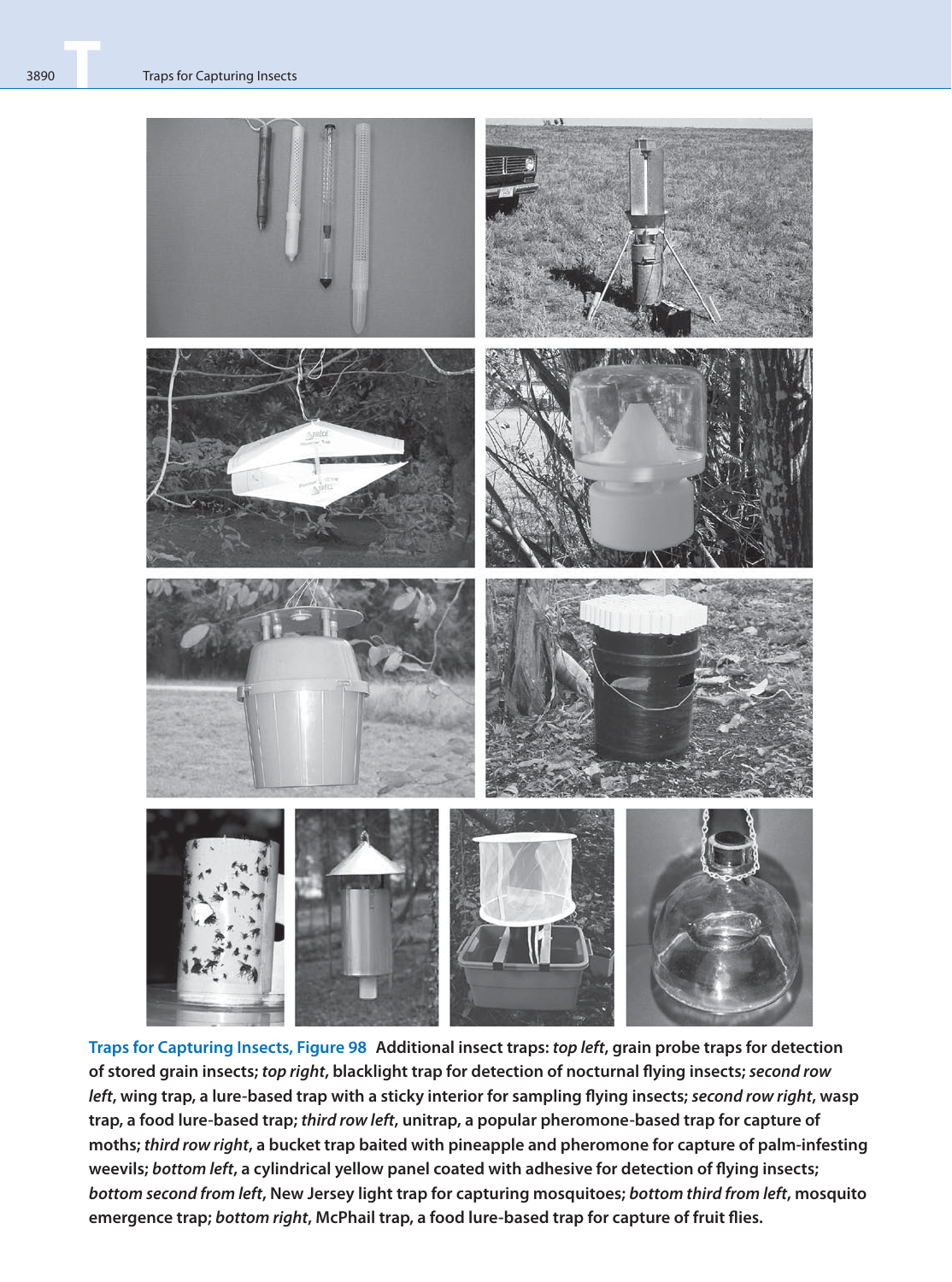large insects, sticky material such as Tangle-trap is applied to the surface. The traps can be serviced by using a small tool to scoop insects of interest off the trap and onto a card, or the entire trap can be replaced. For transport, the panel with sticky material can be covered with clear plastic wrap or the panel can be placed in a box with spacers to keep panels from touching other surfaces. To reuse the trap, a paint scraper or thinner can be used to remove sticky material from the surface so that new material can be applied. The advantage of this trap is that it is inexpensive and will capture a variety of insects that are moving through the area. The surface area and trap orientation can be increased by using two panels that are crossed into baffles. The primary disadvantage is the trap can be very messy, can become coated with dirt or debris and will no longer capture insects, and the sticky material is difficult to remove from the captured insects. These traps, as well as other traps for flying insects described below, are usually placed above the ground at the height of the vegetative growth. When used in row crops, the traps usually are attached to a wooden or metal stake, and the traps are moved higher as the plants grow over the season. When used in trees, traps are normally hung within the canopy. Trap placement and orientation within the canopy, as well as amount of vegetation near the trap, will vary among the trap types and target species.

### **Three-Dimensional Triangular Traps, Diamond Traps and Wing Traps**

This group is another set of fairly inexpensive traps that are used with an attractant. These are basically sticky traps with the sticky surface protected on the interior of the trap and are either disposable or used with a sticky component that is replaced at servicing. Delta traps are small and light-weight triangular (tent-shaped) traps that are easy to hang in trees and to transport. The Jackson trap is a delta trap used for a number of tropical tephritid fruit flies. It has a removable base coated with sticky material that can be replaced at time of

sampling. Diamond-shaped (in profile) traps are used to monitor indoor pests in public areas, such as stores and supermarkets. Wing traps composed of a roof and a floor are used for pest Lepidoptera. These are larger and more cumbersome than delta traps, but the larger surface is more suitable for larger pest moths. Because the sticky surface is enclosed, these traps are less susceptible to dirt and dust and capture fewer non-target insects than sticky traps, but the surface still may be coated with dust or debris that gets blown into the trap.

#### **Water Pan Traps**

A simple collection method for aphids and other small flying insects is a water pan trap. Insects flying over the trap are attracted to the reflective surface of the water and are captured. The traps are made from rectangular baking pans, storage containers, or dish-washing pans partially filled with aqueous solutions of soap or car antifreeze. Care should be used in selecting soap to be used so that it does not contain odors that may be repellent to target insects or that the antifreeze is environmentally safe. (Most antifreeze solutions are poisonous, and traps containing antifreeze should be placed so that animals are unable to gain access to them.) These traps are open containers, so there may be problems with movement in wind, evaporation during dry periods or overflowing during periods of heavy rain.

#### **Bucket Traps**

Another simple and inexpensive trap is a bucket trap. The bucket trap may be used without a lid, or as a closed container with holes on either the top or sides for insects to enter. Small drainage holes may be placed near the bottom of the trap to allow trapped water to drain out. The Nadel trap and Mission trap are examples of bucket traps that are translucent closed containers with entrance holes around the periphery. The corn rootworm trap has a large dome-shaped top and a gap between the top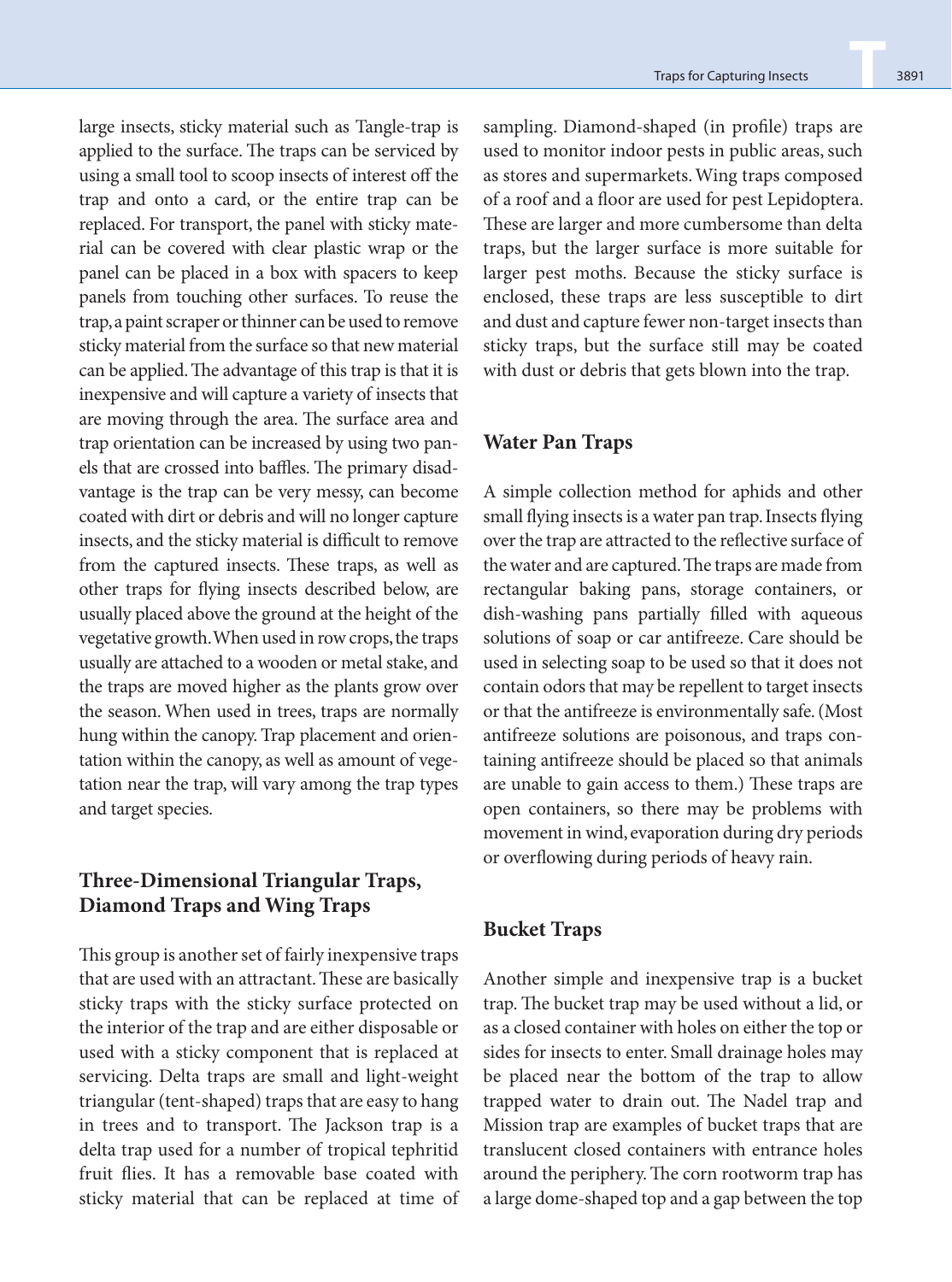and the container. Size of the container and placement, diameter and number of entry holes is dictated by the targeted insect. These usually are used with a chemical lure of some type. These may be used without a killing agent so that live insects can be recovered, however captured insects may escape through the entrance openings. A variety of retention devices can be used with bucket-type traps. A pesticide such as dimethyl 2,2-dichlorovinyl phosphate (DDVP, mothballs) can be used inside, but if the concentration is too high it may prevent insects from entering. Aqueous solutions of soap or car antifreeze or surfactants such as triton may also be used. Again, care should be used in selecting soap that does not contain odors that may repel target insects and/or environmentally safe antifreeze should be used. Sticky material may also be used on either the interior or exterior surface. When used on the exterior, this may increase effectiveness of lure-baited traps because usually only a proportion of the insects attracted to the trap will proceed to enter the trap. However, the same problems outlined above for sticky panels will apply to stickycoated bucket traps. Open-bottom cylindrical traps are essentially bucket traps used upside down. The Phase 4 trap is a green cylinder that uses a yellow panel as a sticky insert to retain captured insects. Clear versions of the trap have also been used. In addition to the opening on the bottom of the trap, entrance openings also are located around the periphery of the cylinder.

#### **Bucket Traps with Funnels**

Probably the most common traps for agricultural use are combinations of bucket traps with funnels. They are more costly than simple bucket traps and they are often used with some type of odor attractant. The funnel essentially provides an enlarged hole that directs movement of the attracted insect into the bucket. There are differences among this group of traps in orientation of the funnel and size of the funnel in relation to size of the bucket. The Steiner trap is a clear plastic horizontally oriented

cylinder with small funnels centered on the flat sides of the cylinder. For insects that approach from the underside of the trap and move upward, the funnel is used with the large opening facing downward and the small opening leading up into a bucket or other container. Because it is difficult for the insect to find the top of the funnel for exiting, and these insects tend to move upward, they can be used with or without a pesticide or liquid to retain the insects. A well-known example of the downward facing trap is the McPhail trap, which is a bell-shaped invaginated trap that is used for tephritid and drosophilid fruit flies. The original trap was made from glass and there are several plastic versions of McPhail-type traps available including dome fruit fly traps, International Pheromones McPhail traps and Multilure traps available that typically have a clear top and a yellow base. Another example is a wasp trap, such as the Victor yellowjacket trap. This trap has holes around the sides of the base for wasps to enter, and then a funnel that leads to a separate upper container that retains the wasps.

Other insects approach from the top and either move or fall downward. For these insects, bucket traps with funnels that have the large opening facing upward and the small opening leading down into the bucket are appropriate. The universal moth trap (unitrap) and Multipher trap are examples of this trap and they commonly are used for Lepidoptera adults. These traps have lids held above the funnel opening to shelter the contents from rain and are available in a variety of colors. A trap developed for the Japanese beetle, *Popillia japonica* Newman, uses a funnel with the large opening facing upward and the small opening over a container, but the funnel is topped by two panels crossed to form a baffle. Insects are intercepted by the baffles, fall into the funnel and are captured in the container. The boll weevil trap is a version of a bucket trap that contains a funnel mounted on a cylinder. Insects land on the cylinder and move up the sides of the trap, enter the funnel and move into the small collection bucket above the small funnel top. The Lindgren funnel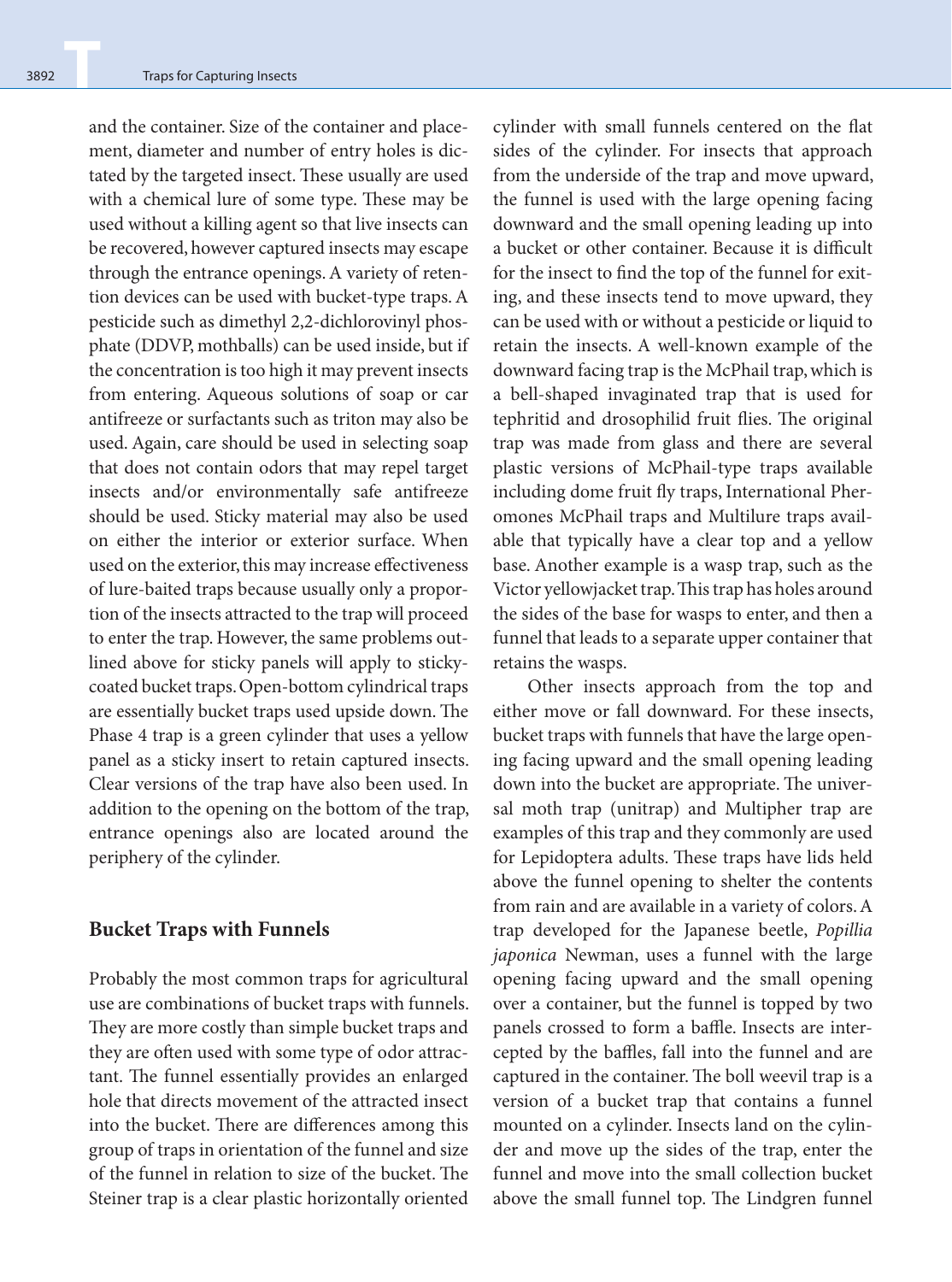trap consists of 4, 8 or 12 plastic funnels stacked vertically over the container. It is used for ambrosia beetles and bark beetles. Fast-flying beetles hit a funnel and are deflected down into the collection container.

### **Cone Traps**

Cone traps are essentially bucket traps with funnels, but the funnel is very large in relation to the size of the bucket or collecting tube. These are used with the large opening of the funnel oriented toward the ground and the top of the funnel leading up to a container. Examples of these traps include *Heliothis* traps and butterfly bait traps. These traps are made from a light cloth or mesh material and the design takes advantage of the moth or butterfly's tendency to move upward. The butterfly bait traps have a large container for the butterfly to move into so that the insect is undamaged.

## **Traps for Walking Arthropods and Soil-Dwelling Insects**

#### **Pitfall Traps**

Pitfall traps are useful for collecting insects and other arthropods that are walking across a surface. This surface is usually a soil surface, for capturing beetles, spiders and other grounddwelling organisms, although they also may catch flying insects that are walking across the soil surface. Pitfall traps placed into the top of stored grain also have been used to sample stored product insects. Pitfall traps consist of a container that is buried in the substrate, and into which insects and arthropods fall and are captured. The traps used in soil consist of an upper funnel, a collecting container, and perhaps a liner that makes servicing easier. Upper funnels can be made from disposable plastic funnels with the bottoms removed to enlarge the hole. Collecting containers can be made from plastic

cups, and can be designed for dry catches with screens in the bottom to permit rain water to flow through, or can be made to hold a glycol (antifreeze)/water/detergent solution. Dry containers need to be serviced several times a week to minimize destruction of the sampled insects from other insects entering the trap. They have the advantage of providing live specimens for further studies. Wet containers can be serviced at longer intervals, but have the disadvantage of filling with rain water. Traps should be designed to produce minimal impact on the nearby soil, because insects may be repelled or attracted to the disturbance. To do this, holes can initially be cut with golf-hole cutters and lined with 4"diameter polyvinylchloride (PVC) pipe. The top of the pipe should be carefully leveled with the soil, and the traps serviced without disturbing the soil. Covers can be installed over the top to prevent rainfall from entering. Enhancementfences or guides can be installed to guide insects to the trap. A cone with a gradual slope and smooth edge is necessary because insects may back away from the void of a direct hole. Captured insects should be removed at least weekly (wet) or twice weekly (dry).

#### **Grain Probe Traps**

Grain probe traps are a special modification of a pitfall trap for use in stored grain. Grain probe traps consist of an elongated cylinder with holes drilled into the sides that are above a funnel and insect receptacle. An early version of the trap was machined from solid brass and included a hollow cylinder made from 14 gauge brass sheet. Subsequently, probe traps have been made from clear polycarbonate (Lexan) plastic and from a perforated section of tubular polyethylene. The receptacle is coated with liquid Teflon (polytetrafluoroethylene) to prevent captured insects from escaping, however, insects remain alive for a while and may damage previously captured insects. These traps may be used at any depth within the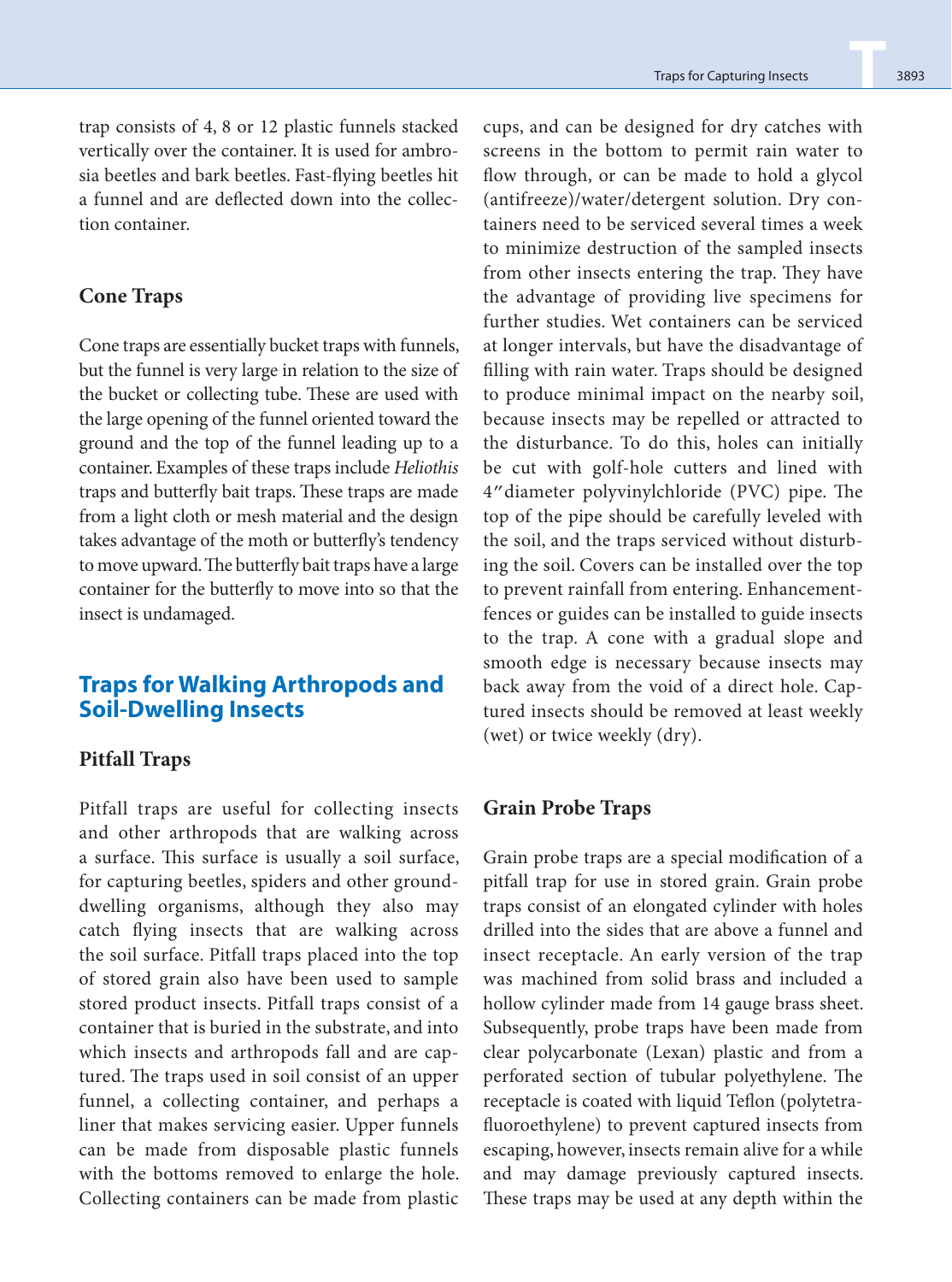grain mass, with long rods used to push the traps into place. A rope connected to the trap is affixed to the roof of the grain bin to allow removal of the grain probe trap and to prevent loss of the trap during grain bin filling and emptying operations. Traps should be inspected at 1–2 week intervals to remove the trapped insects. The PC trap is a cone-shaped trap that usually is used on grain mass surface, although it too can be pushed into the grain mass as long as it remains in an upright position. The top is covered by a convex lid that is covered with concentric circles of small holes to allow insects to enter the trap. When used at the grain surface, the traps are easy to remove for servicing, but webbing produced by larvae of lepidopteran grain pests, such as the Indianmeal moth, may block the openings into the trap and render them ineffective.

#### **Shelter Traps**

Shelter traps are used for insects that prefer a dark harborage and are useful in areas where it is preferred that the trap be inconspicuous. These are usually used to intercept insects as they walk over a surface and have small openings that encourage insects to enter the trap. Roach motels are the most well-known examples of such traps. They usually have a sticky material inside to trap insects that have entered or contain an oil or other substance to retain attracted insects. Shelter traps are used for stored product insects, and designs include dome traps, stealth traps and corner traps. The PC floor trap has been modified from the PC trap for use as a shelter trap by replacing the cone-shaped bottom with a flat container, which allows the trap to be placed on the ground or hung on a wall. Swarm traps are shelter traps that are used to capture unwanted swarms of domestic honey bees and to detect invading swarms of Africanized honey bees. These traps are fairly large bucketshaped traps made of molded fiber material, have a single entrance hole, and are hung at least one meter above the ground. They provide a nesting

site for bees, and the captured bees can be kept alive and moved to standard bee hives for honey production or pest bees can be identified and destroyed.

#### **Emergence Traps**

Emergence traps are a type of cone trap used for capturing adults that have subterranean larval and/or pupal stages. These traps are made from aluminum screening shaped into a funnel, with the top opening leading to a collecting tube or vial. The trap is placed flush with the ground and soil is pushed up around the edges to seal the trap to the ground. Adults emerging from belowground stages move up into the trap and are captured in the collecting tube. The number of insects per unit area can be determined and the source of infestations can be identified. However, these traps may interfere with ground maintenance activities that prevent use in certain situations. Circle traps are another type of emergence trap. They are wire cone traps that are attached to the trunk or branch of a tree. Insects moving up a tree are captured, and because the traps are off of the ground, they do not interfere with ground maintenance activities.

#### **Solar Bait Stations**

The above traps can be used to capture the aboveground stages of subterranean insects, however the below-ground stages of wireworms (Elateridae), and false wireworms (Tenebrionidae) can be captured with solar bait stations. These are used to estimate wireworm populations and to make decisions on seed treatment/nontreatment. Larvae of these insect groups can be concentrated by creating microenvironments that have favorable moisture, temperatures, and food. A handful of grain (wheat, etc.) is buried a few inches below the surface of the soil. The bait is covered with a mound of soil, about 18" high,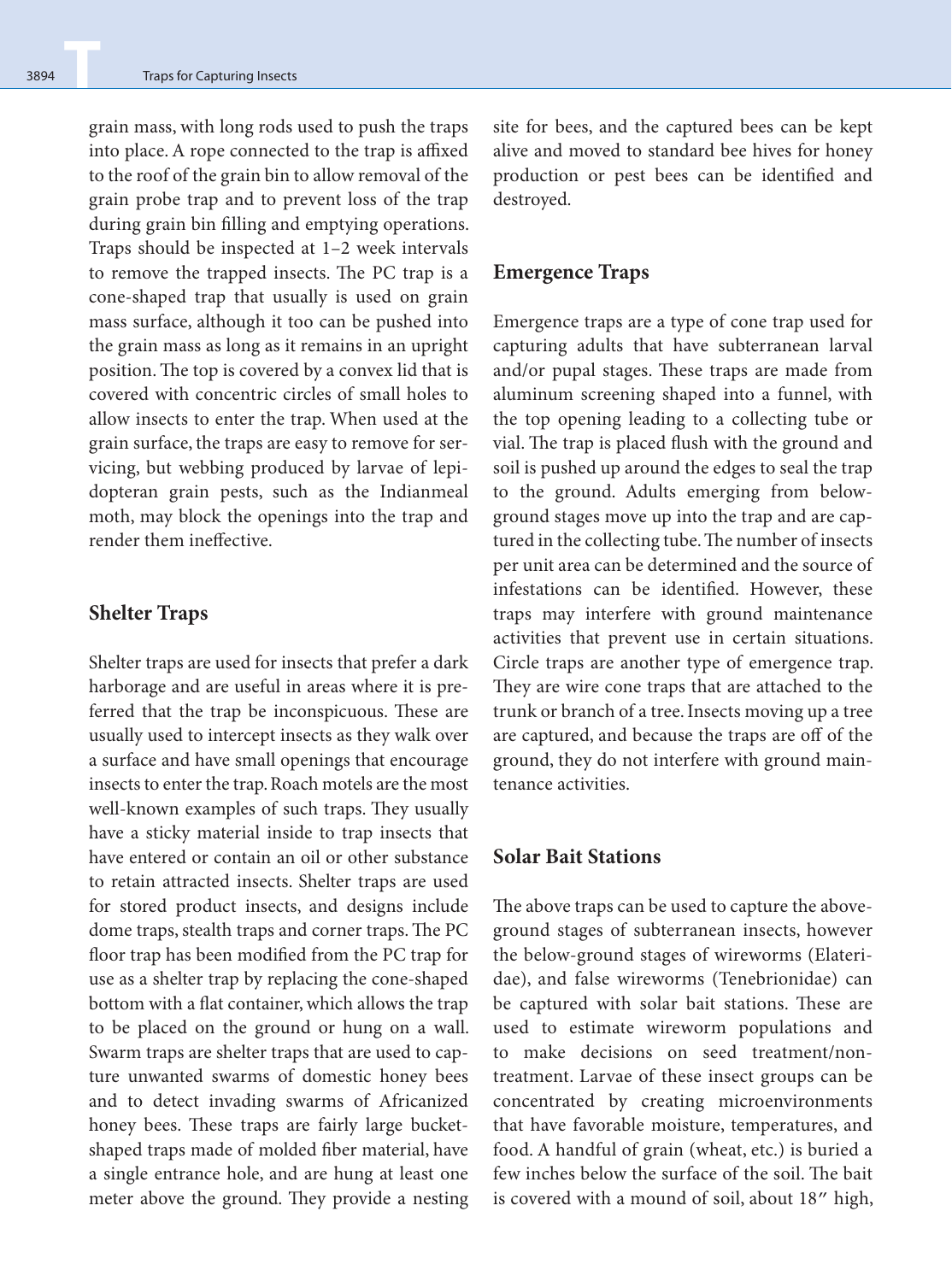and is covered with clear plastic. Edges of the plastic should be covered with soil to prevent them from blowing away. Stations should be constructed in the fall before soil freezes, and they can be examined in the spring before planting time. Surveyors' flags can be used to mark sites for easy location.

### **Traps for Aquatic Insects**

#### **Interception Traps**

Interception traps capture aquatic insects moving through the water and are generally similar to interception traps used for wind-borne insects. Often, these traps are tapered nets with either round or rectangular openings which can be fixed in place to sample insects in moving water or pulled through the water manually. The size of the mesh governs the size of insects retained, but use of too fine a mesh may impede movement of water through the trap and retain too much debris.

#### **Emergence Traps**

Floating emergence traps are used to capture insects with aquatic larval stages when they emerge as adults. Construction and use is similar to that for emergence traps used for soil-dwelling insects.

### **Attractant Cues**

Attractant cues are signals that are used by insects to locate resources for feeding, members of the opposite sex for mating, and oviposition sites for egg laying. Cues are added to traps to increase insect specificity and effectiveness of the traps. Attractive cues from natural substrates may be perceived by one or several of the senses including sight, sound, and smell. Semiochemicals are naturally occurring, message-bearing chemicals that are used by insects (and other organisms) for

communication and for perception of their environment. Semiochemicals that have a behavioral effect on insect orientation, that is, chemicals that cause an insect to move toward the source, are used in insect traps. Of specific interest are kairomones, which are signals emitted and received by members of different species (interspecific) that give an advantage to the receiving species, and pheromones, which are signals emitted and received by members of the same species (intraspecific). Traps may use single cues to lure insects, but often a combination of cues is used to improve insect capture. For each cue and each insect species being targeted, there is usually an optimal range of stimulus intensity, below which attraction is minimal and above which attraction is reduced. Control of the stimulus level is particularly important for semiochemical cues, and considerable research has been conducted to optimize emission rates and ratios of semiochemical blends. This effect seems less important for acoustic cues, where it has usually been determined that the greatest capture rates are found for traps with the highest sound levels.

### **Visual Cues**

### **Color**

Color can serve as a strong attractant for use in a trap. Insects may use a specific color to locate host fruit or plant material, with both hue and intensity affecting insect response. Contrasts between light and dark can also play a role, with either the trap in contrast with the background color or through the use of lines with insects orienting to an edge between a light and dark area on a trap. Most sticky traps use a color to target certain insects. Yellow is the most commonly used attractant color, and is used to capture hemipterans such as whiteflies and aphids, but is also used for almost every order of flying insects. The Rebell trap is constructed from two yellow panels as baffles, and is used for walnut husk flies, *Rhagoletis completa* Cresson, and cherry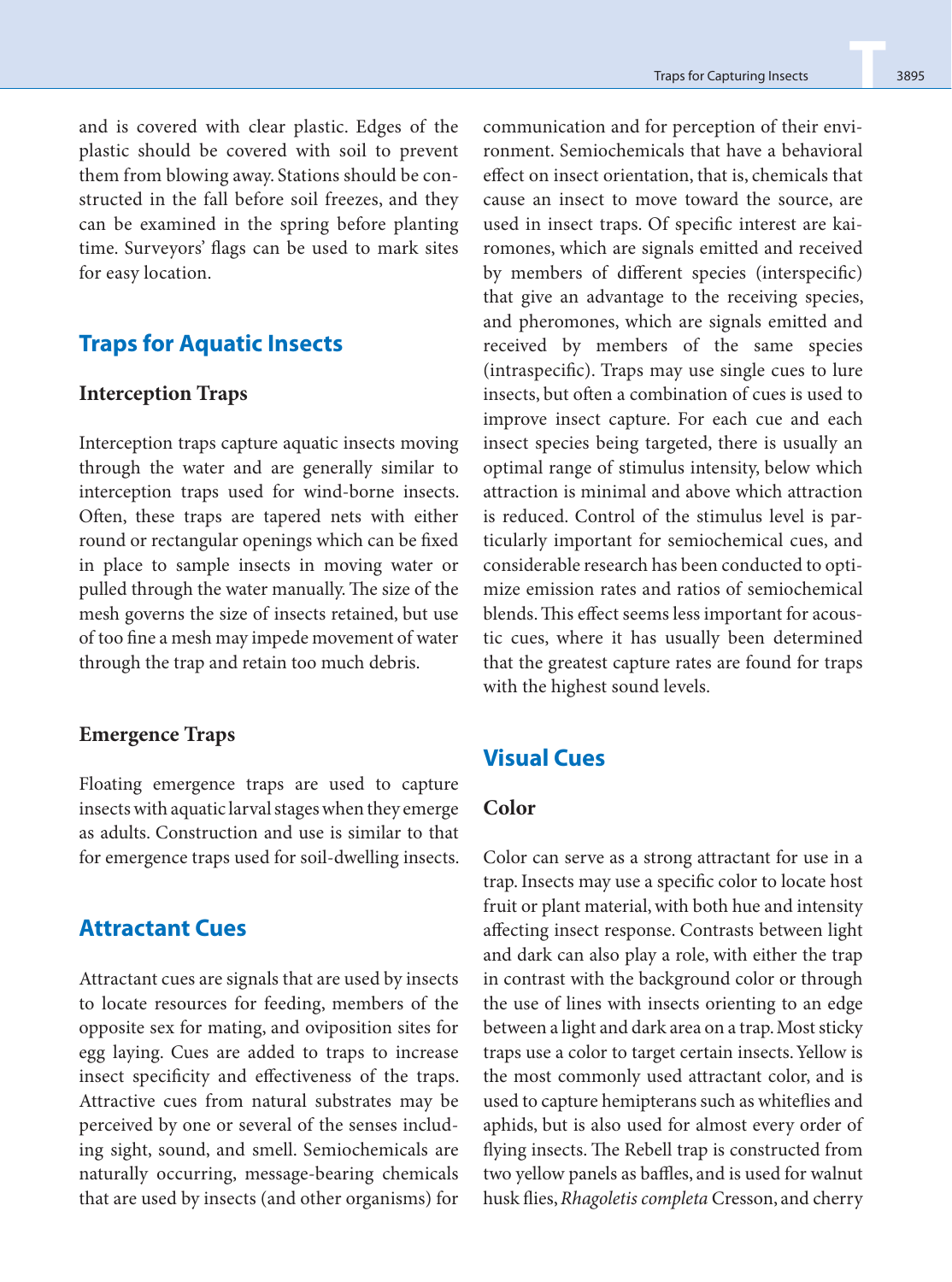fruit flies, *Rhagoletis cingulata* (Loew). A disadvantage of using yellow for sticky traps is that it also attracts beneficial insects such as hymenopteran parasitoids, and the traps may fill up with these and other non-target insects. Yellow-colored pan traps are used to capture Hymenoptera, especially the parasitoid species. Orange sticky traps are used for carrot rust fly, *Psila rosae* (Fabricius), and blue sticky traps for western flower thrips, *Frankliniella occidentalis* (Pergande). Blue is also highly attractive to tsetse flies (Glossinidae). White sticky traps are used as panels and as trunk wraps for capture of tarnished plant bug, *Lygus lineolaris* (Palisot de Beauvois), and eastern apple sawfly, *Hoplocampa testudinea* (Klug), and red trunk wraps for apple blotch leafminer, *Phyllonorcycter crataegella* (Clemens). Use of contrasts may increase insect capture, such as the use of insect silhouettes added to the surface of white sticky panels to increase capture of house flies, *Musca domestica* L.

#### **Shape**

Shape can be used as an attractant, although it is combined with appropriate color for the target insect. Spheres commonly are used as traps for tephritid fruit flies. Red spheres are used for apple maggot flies, *Rhagoletis pomonella* (Walsh), small green spheres for blueberry maggot flies, *Rhagoletis mendax* Curran, and large green spheres for papaya fruit flies, *Toxotrypana curvicauda* Gerstaecker. A Ladd trap is a red sphere that is mounted on a yellow panel and is used for apple maggot flies and cherry fruit flies, *Rhagoletis cingulata* (Loew). Black spheres have been used to capture biting flies in the family Tabanidae, which are attracted to the movement of the black ball hanging in a tree. A tree silhouette is mimicked by a Tedders trap, which is a baffle constructed from two dark isosceles triangles, with the unequal side forming the base. The size of the Tedders trap can be adjusted to optimize capture of tree-dwelling beetles. Root-infesting weevils, such as pecan weevils, *Curculio caryae* (Horn) and several citrus root

weevils, as well as wood-boring beetles, may be captured by these traps. Beetles emerging from soil or moving along the soil surface respond to the trap as if it were the trunk of a tree. The insect moves up the baffles and is captured in a small collection container at the top of the trap.

### **Light**

Attraction of insects to light is easily observed by standing next to a porch light or street light during the night. A commonly accepted explanation of this phenomenon is that insects have evolved mechanisms to travel straight paths at night by orienting at a constant angle to the light of the moon. Artificial light produced by man-made devices interferes with this response. Moving at a constant angle to a light source always directs the insect toward the source of the light, once it comes within a few meters. Lights that include ultraviolet (UV) frequencies may also be attractive because insects in a confined area can use UV light as a cue to the direction of an opening into a clear area. A variety of insect traps have been developed and used that are based on a light as the attractant. Lights used include mercury lamps and black lights (UV) for moths, incandescent lights for flies and mosquitoes, green lights for stored product insects and cyalume lightsticks for aquatic light traps. Light traps, also called electric traps, are typically bucket traps with funnels. When used with fluorescent bulbs, the traps have baffles alongside the bulb that knock insects attracted to the light down into the trap. The Pennsylvanian light trap is an example of this design. Rothamsted and Robinson-type traps use incandescent bulbs with a reverse funnel over the light bulb. The New Jersey trap and the CDC trap are light traps developed for mosquito surveillance. They use incandescent bulbs, a fan that creates a suction to draws attracted mosquitoes down into the bucket and a filter to prevent larger insects from entering the trap. Lights may also be used with sticky traps to retain attracted insects. These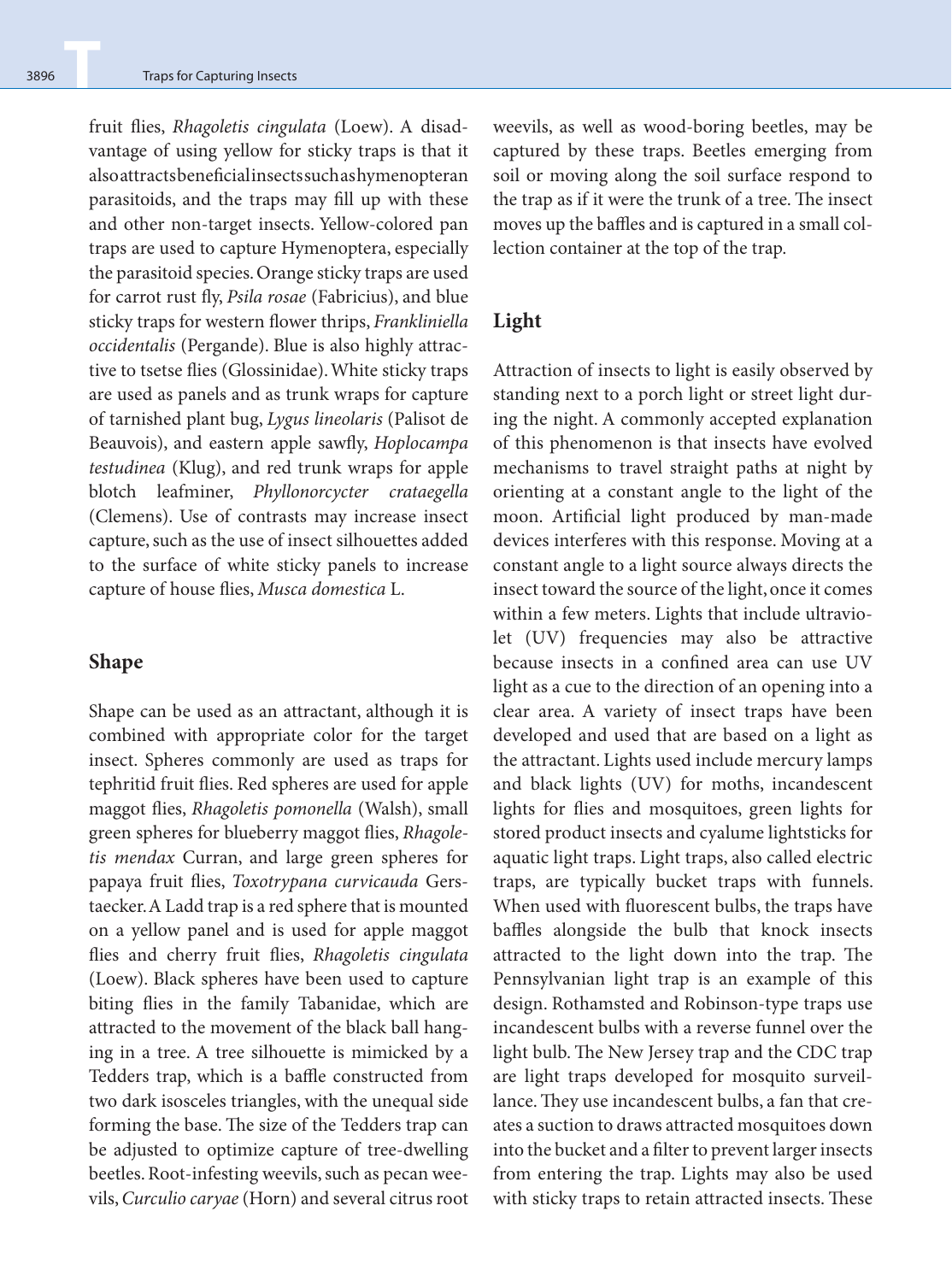more commonly are used for control of indoor pests such as house flies, stored product insects and fleas. A LED-CC trap for whiteflies uses a green light-emitting diode (LED) to attract insects into an open-bottom clear cylindrical trap with a yellow ring on the bottom.

## **Chemical Cues**

### **Food/Host Lures**

Volatile chemicals emitted from host plants, animals and other materials are used by insects to locate food sources. These chemicals are referred to as kairomones, that is, chemicals produced by a plant or animal that are advantageous to the receiving individual of a different species. Host material can be used to bait traps for insect capture, and the spectrum of use of food-based baits for insect control and pest management are covered in separate chapters. Examples of use of host material in a trap include use of carrion in pitfall traps or fruit in butterfly bait traps as survey tools, or fruit and meat in traps for yellowjackets (Hymenoptera). Grain or grain products (e.g., wheat germ, wheat germ oil, corn oil, etc.) are used for stored product insect pests, and grain oils used in shelter traps provide both an attractant and a method to kill attracted insects. However, host material may rapidly decay or may release attractive chemicals for only a short time period after initial placement. The insect may be using only a few of the sometimes numerous volatile chemicals emitted by a host and traps baited with synthetic chemical versions of the host can be used to lure an insect into a trap. The quality and quantity of the chemical can be controlled by the method of formulation, providing a standard release rate for a known time period, which improves trap performance. Carbon dioxide is used by mosquitoes to locate vertebrate hosts, and addition of dry ice to a trap can be used to survey blood-feeding mosquitoes. Octenol (1-octen-3-ol) is a naturally occurring chemical emitted by oxen and cows because

they ingest large amounts of vegetable matter, and combinations of octenol and carbon dioxide are used to bait traps for mosquitoes, biting midges and no-see-ums (Ceratopogonidae). To make these chemicals more attractive, they can be combined with heat and moisture in a trap such as the Mosquito Magnet. Host kairomones are used with blue sticky traps to capture tsetse flies and in rootworm traps for corn rootworm adults. Floral cues are used in traps for Japanese beetles, and for nectar-feeding female moths (Lepidoptera). These are used in bucket traps with funnels. Fruit lures that provide volatile chemicals emitted from apples and plums are used in traps for apple maggot flies and for plum curculio, *Conotrachelus nenuphar* (Herbst). Fruit lures for apple maggot flies are hung near red sphere traps; fruit lures for plum curculio are used in a variety of traps, including Tedders, circle and boll weevil traps. McPhail-type traps can be used with a variety of liquid baits. They have been used with fermenting sugar solutions to capture small fruit flies (Drosophilidae) and moths (Lepidoptera), and with aqueous protein solutions for fruit-infesting fruit flies (Tephritidae). Ammonia has been found to be the primary chemical responsible for attraction of tephritid fruit flies to protein solutions, and ammonia alone or in combination with other synthetic volatile chemicals emitted from protein baits are used in sticky panels, sticky spheres or McPhail traps to catch these fruit flies.

### **Pheromone Lures**

There are two main types of pheromones that are used with insect traps. Sex pheromones are produced by one sex to attract the opposite sex. The sex pheromones most commonly used in traps are ones that are produced by females. These are used in either wing traps or bucket with funnel traps, and there are lures available for numerous species of pest Lepidoptera and for sweetpotato weevils, *Cylas formicarius elegantulus* (Summers). The moths tend to be active at night, so visual cue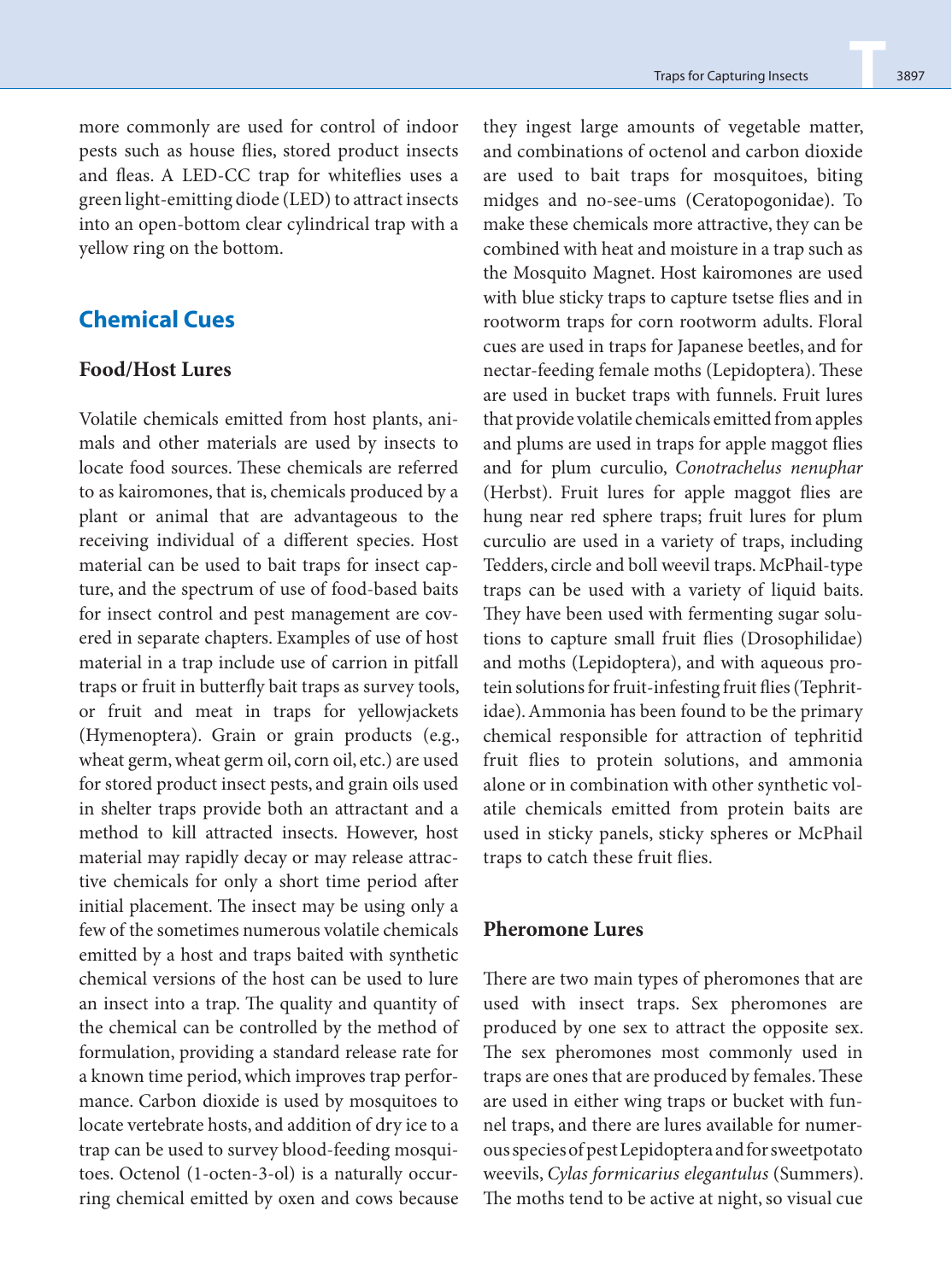is less important, however, the contrast of a white or light colored trap versus the dark background often increases capture. The advantage of traps baited with these sex pheromones is that they are highly specific and very effective, however, they capture only males and so no information on or samples of females are obtained. Some male tephritid fruit flies produce a sex pheromone that is attractive to female flies, and the papaya fruit fly pheromone increases capture of both male and female flies on green sticky sphere traps.

Aggregation pheromones are used with insect traps also. These are attractive to both sexes and are used to bring both sexes to a common location for both feeding and mating. Although both males and females can be captured in traps baited with aggregation pheromones, they tend to be less effective lures than sex pheromones or they need to be presented with other cues. Exceptions are the pheromone produced by boll weevils (Grandlure), *Anthonomus grandis grandis* Boheman, and the lesser and larger grain borers, *Rhyzopertha dominica* (Fabricius) and *Prostephanus truncatus* (Horn). Sticky, shelter and wing traps baited with these pheromone lures capture both sexes of these borers. Aggregation pheromones are often produced by males in conjunction with feeding, thus since both insect pheromone and host kairomones are emitted as signals, both are needed to elicit attraction. Combinations of synthetic aggregation pheromone and host material as source of kairomones are used in shelter traps for stored product beetles and cockroaches, in Lindgren or panel traps for bark beetles, and in bucket traps for palm weevils. A combination of honey bee pheromones is used in swarm traps to increase bee capture. This includes honey bee queen mandibular pheromone (BeeBoost) and an orientation pheromone produced by worker bees (Nasonov).

#### **Parapheromone Lures**

Parapheromones are a special group of lures that are used to trap some species of tephritid fruit

flies. They act as sex pheromones because they are highly attractive to male fruit flies, similar to female-produced sex pheromones. However, these are not insect-produced compounds and do not appear to play a dominant role in the biology of the responding species. They may be synthetic kairomones, as they are similar in structure to some plant compounds, and access to the synthetic or natural versions of these compounds have been shown to increase sexual competitiveness of males. These compounds include trimedlure for Mediterranean fruit flies, *Ceratitis capitata* (Wiedemann), cuelure for melon flies, *Bactrocera cucurbitae* (Coquillett), and methyl eugenol for oriental fruit flies, *Bactrocera dorsalis* (Hendel). These lures are most commonly deployed in white Jackson traps (triangle traps) or on yellow sticky panels.

#### **Oviposition Lures**

Oviposition lures are chemicals that attract egglaying (gravid) females. A gravid mosquito trap uses a baited water solution to attract and capture the adult females. A trap and bait also has been developed for navel orangeworms, *Amelyois transitella* (Walker), on which the female moth lays eggs.

#### **Acoustic Cues**

Just as many insect species produce volatile chemicals to attract members of the opposite sex, some species use sound alone or in combination with chemicals for this purpose. Such cues have been incorporated successfully into panel or bucket traps of several different shapes. The different sounds broadcast as attraction cues have included songs recorded from conspecifics of the targeted insect and synthetic mimics of the songs. A variety of different speaker systems have been used, including standard loudspeakers, piezoelectric boards with extensive surface areas, and piezoelectric cylinders.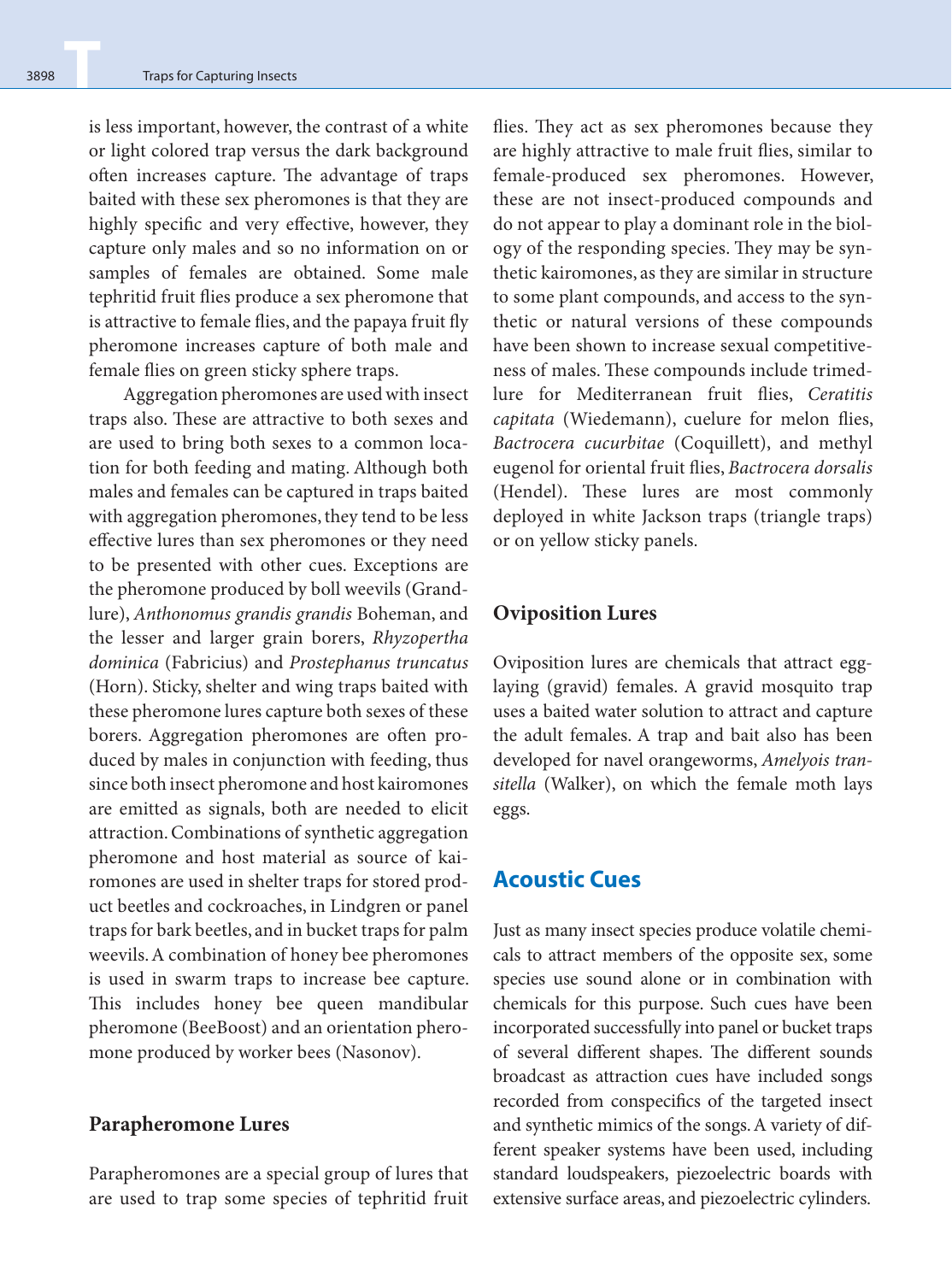The most successful use of acoustic traps has been for mole cricket (Gryllotalpidae). Sound traps have been developed that produce highly amplified synthetic or recorded calls of male mole crickets. A bucket or bucket with funnel trap is placed under the sound emitter to capture responding crickets. These traps also capture tachinid flies that parasitize adult crickets and that locate them by responding to the call. Sticky traps broadcasting the recorded male lesser wax moth, *Achroia grisella* (Fabricius), calling song have been used to attract virgin females. Many tephritid fruit flies perform wing-vibration behaviors during courtship, and there have been a few attempts to attract female fruit flies by broadcasting songs recorded from courting males. Such songs have been demonstrated to be attractive to Mediterranean fruit flies over distances of 50 cm or less, but the traps are noisy and require electric power. Jackson traps broadcasting the recorded male Caribbean fruit fly, *Anastrepha suspensa* (Loew), calling song have been demonstrated to attract virgin females.

Another use of acoustic cues is as an attractant for males of some midge and mosquito species that form swarms to attract females. When females fly into a swarm, the males are attracted by their wingbeats, which are of distinctly lower frequencies than those of the males in the swarm. Consequently, males can be attracted in great numbers by placing a black cloth or other swarm marker on the ground and broadcasting recorded or synthetically generated female wingbeats from a speaker inside or at the edge of a sticky panel, cylinder, or cup hung about 1 m above the swarm marker. Acoustic traps can greatly reduce male populations of sedentary mosquito species, and also have been used to chemosterilize and re-release males rather than killing them. However, they are not yet in common use in isolated field environments because they require electricity and some technical skill to operate, and the sound that must be broadcast at high amplification for optimal trap catch can be a nuisance.

### **Automated Monitoring Systems**

Advances in information technology, computer technology, and remote sensing are adding to the field of precision agriculture; that is, use of computers to aid in management decisions. The ability to rapidly move data from traps into computer databases or spreadsheets is an integral component of precision agriculture, and will facilitate making pest management decisions in a timely manner. Bar codes can be added to traps and a bar code scanner can be taken to the field to expedite data entry on trap type, trap location, etc., so that only insect counts need to be entered manually. In addition, data can now be transmitted by cable or wireless devices directly to a local computer for later downloading, or data can be transmitted to an off-site computer. Ideally, the tasks of species identification and counting would be automated to eliminate expensive, time consuming labor. This ideal has not yet been realized to any practical extent, although it is a goal of considerable interest to agricultural engineers and entrepreneurs.

A potential method for automating the insect identification process is to analyze the wingbeats of insects coming into a trap or flying overhead. Fourier transforms, nearest neighbor classification, and artificial neural network classification schemes have been tested in feasibility studies with aphids and mosquitoes, and species classification accuracies of up to 70–90% have been reported. If the costs of hardware needed to detect and transmit wingbeat sounds continue to decrease, automated identification will soon emerge from the laboratory as a practical option in environments where traps are difficult to service or labor costs are prohibitive. An example of counting insects where traps might be difficult or dangerous to service is a device to evaluate the intensity of honey bee defensive attacks near a hive. The device includes a microphone set inside a plastic target, connected to a datalogger with an amplifier, tone decoder, and a microcontroller that times and stores information from the decoder continuously, and later transfers data to a personal computer. For operation, the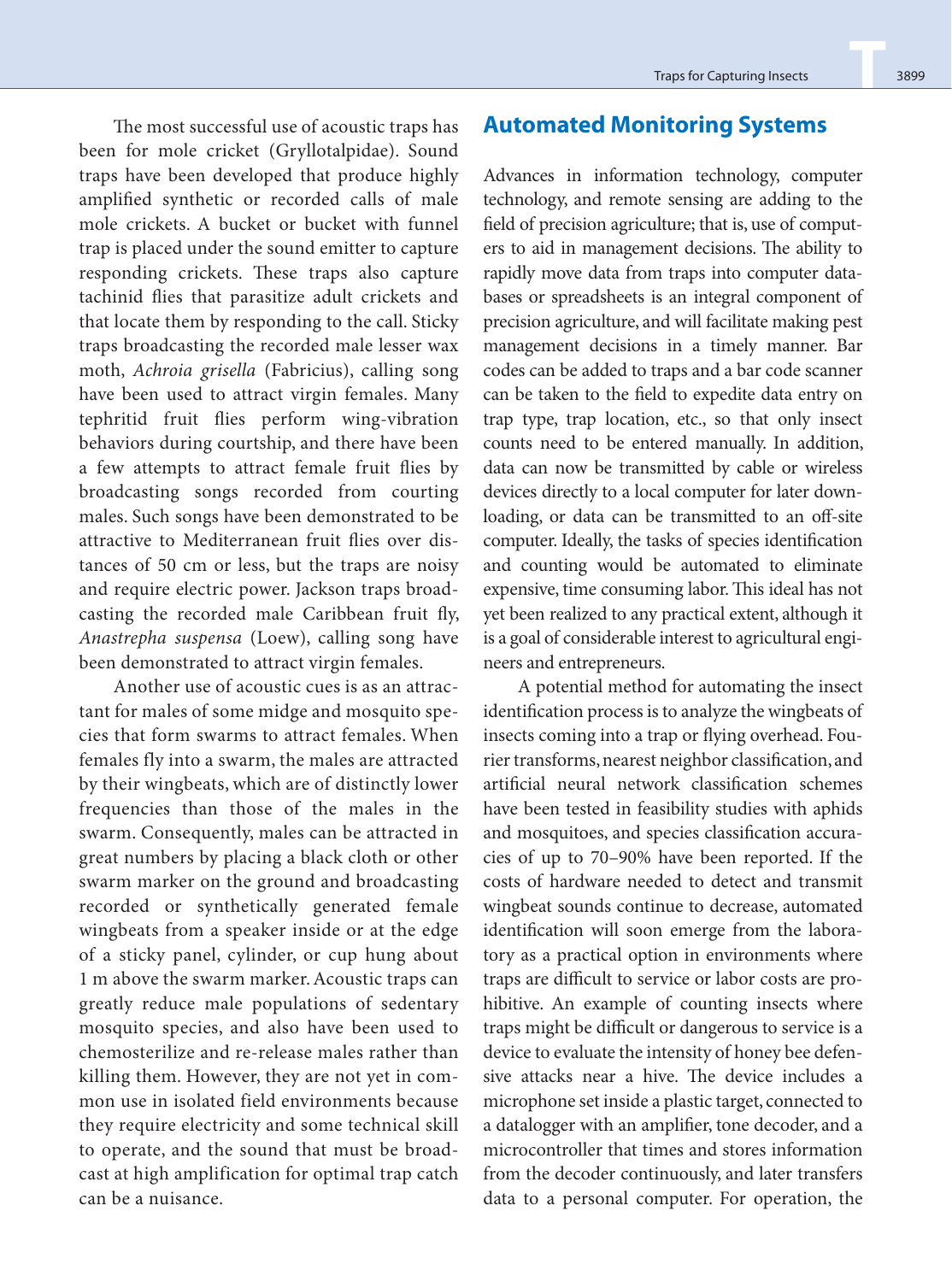target is moved next to the hive and the hive is disturbed. The bees attack the target with sharp blows that are counted and saved for downloading after the attack is over.

Another already existing approach to automated off-site monitoring is the use of gravimetric analysis of flight trap captures of red flour beetles, *Tribolium castaneum* (Herbst). Beetles responding to cone-shaped flight traps fall into a small container coated with liquid Teflon which rests on the weighing pan of a digital pan balance. Signals from the balance are sent over a cable to a personal computer, and the weight, which is recorded at sequential intervals, is used to estimate the numbers of insects captured over time. Insect movements that interrupt an infrared light beam can be counted by a computer that monitors fluctuations in the beam intensity. Infrared beams can be used in actigraphs to monitor insect movement in activity chambers. Infrared beams also are used in a recently developed electronic grain probe insect counter system. The beams are located below the bottom of the funnel in a cylindrical grain probe trap. Insects falling through the funnel are counted electronically and timestamped data is transmitted to off-site computers. Counts from electronic traps along with information from automated temperature and relative humidity probes can be collected together and used for management decisions.

### **Trap Uses in Integrated Pest Management (IPM)**

The goals of trapping are highly variable. Traps may be used for general survey of biota, for detecting the start of population increase in infested areas, for identifying the source of stored product pest infestation in a store or warehouse, or for detecting invasion by exotic invasive insect pests in previously uninfested areas. Trapping systems for insects are important components in integrated pest management programs. Trapping data can be used to make decisions on the initiation or

termination of control measures, as well as to assess efficacy of control approaches that have been implemented. Detection trapping is used to alert personnel to the presence of a new insect pest in a previously pest-free area so that control measures can be implemented in a timely manner. Early detection and targeting the locations of small infestations will facilitate pest management strategies such as biological control or sterile insect technique that are most effective when pest populations are low. With the availability of sufficiently effective traps that capture both female and male pest insects, trapping systems may be used as control measures, and thus could be added to the growing list of biologically based technologies for insect control. Traps can be used as toxicant delivery systems, with insects that visit the trap taking a slow-acting poison back to the rest of the population. This approach is used with social or gregarious insects such as termites, ants and cockroaches. Mass-trapping is the use of large numbers of traps in an effort to suppress the population. Sticky traps are usually used in this approach as a high percentage of responding insects are captured. This approach has been used to suppress populations of a pest such as apple maggot flies and papaya fruit flies, which spend part of their life cycle away from the host and can be intercepted by traps placed around the periphery of the orchard. However, these traps require frequent servicing to maintain activity. An alternate approach is the development of attract-andkill systems, sometimes called attracticides. In this approach, insects responding to traps consume or contact a toxicant, but then exit the trap and die away from the trap. Examples include addition of insecticide to artificial cows for control of tsetse flies, methyl eugenol mixed with insecticide for control of oriental fruit flies, addition of insecticide to pheromone to control codling moth in apples, and addition of insecticide to feeding stimulant in corn rootworm traps. All of these control approaches should be combined with other pest management strategies to be fully successful.